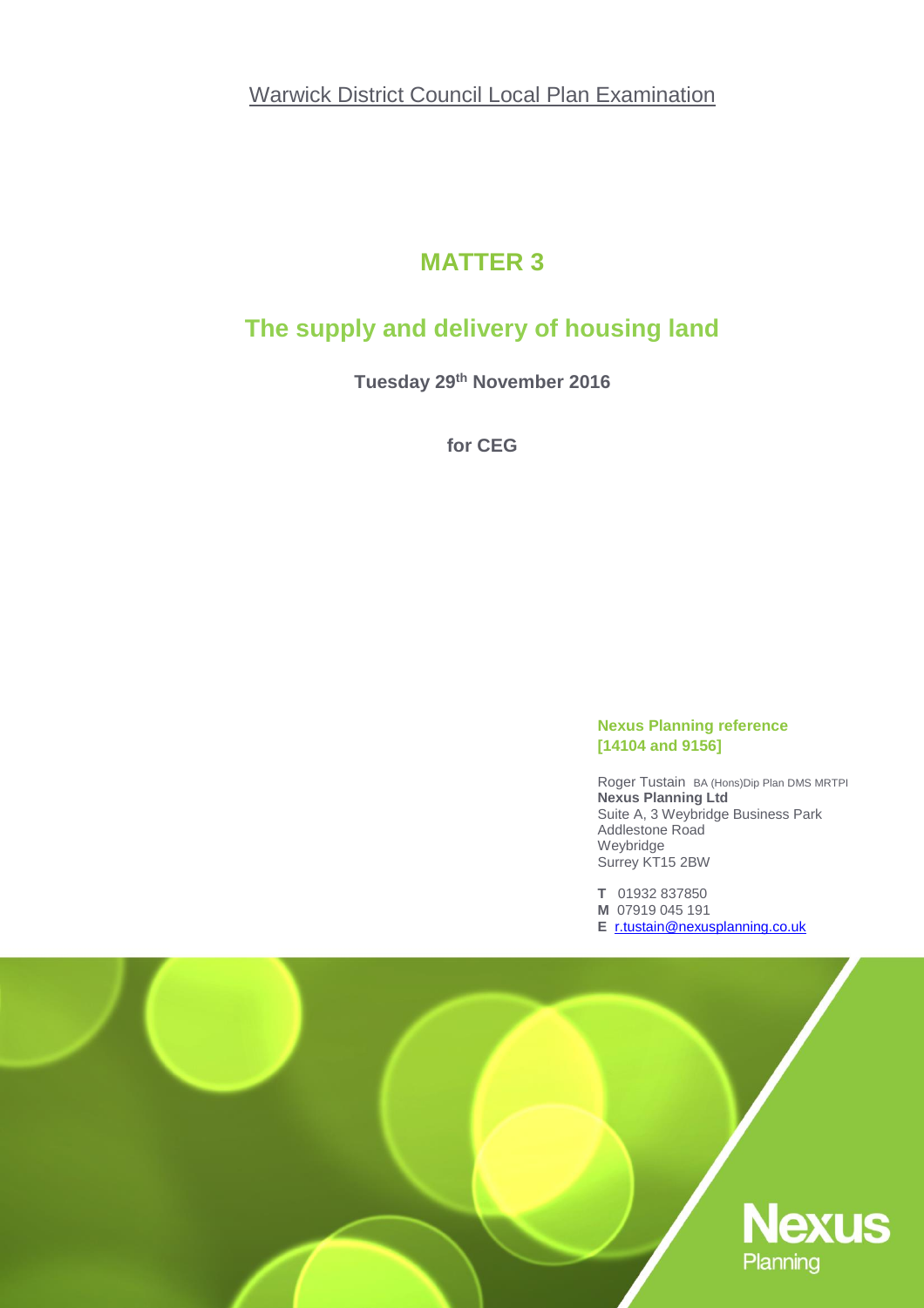## **Matter 3: The supply and delivery of housing land**

**Question 1) Taking the Council's latest Housing Trajectory (June 2016) what is the estimated total supply of new housing in the plan period 2011-2029? How does this compare with the planned level of provision of 932 dwellings per annum?**

- 1) The Council's latest Housing Land Supply Topic Paper (HO28PM) indicates a provision of 1,215 dwellings over and above the minimum requirement. This equates to 7.2% of the minimum requirement.
- 2) The Council accepts in its Housing Land Supply Topic Paper (HO28PM) that delivery rates between 2016/17 and 2023/24 are *"challenging and exceed total delivery rates across the District since monitoring commenced",* which could present a significant risk of failing to achieve these rates, which may lead to a lack of a five year housing land supply and under provision over the Plan period as a whole. Furthermore, and as detailed in our Regulation 19 representations, the King's Hill site is expected deliver 200 dwellings in the first year of completions (2020/21) and 200 dwellings per annum from then onwards, for the remainder of the Plan period. The Council report that a planning application is expected to be submitted following the adoption of the Local Plan, but Policy DS15 requires a Development Brief to be prepared and agreed by the local planning authority in the first instance. The long lead in times associated with strategic sites is well publicised [INSERT RELEVANT REFERENCE], and particularly relevant with the range of complicated infrastructure that must be delivered on this particular site. Whilst potentially achievable, this delivery trajectory is optimistic. A year delay, or slower than predicted completion rates within the early delivery years would impact on overall dwelling delivery within the Plan period. Allocating land controlled by CEG (site S1) for development would reduce the reliance upon King's Hill to deliver such a large quantum of the District's housing requirement over the Plan period and improve the robustness of the Council's housing trajectory.
- 3) It is worth noting that the recently adopted Stratford-on-Avon District Core Strategy over allocates by circa 12% of the housing requirement, but in addition to this, the Local Plan Inspector's Report recommended that additional flexibility should be introduced into the plan to take into account the potential impact of the Birmingham HMA, potential under delivery from the strategic sites and potential increases in employment. In that instance a 20% buffer was introduced to be allocated through reserve site allocations in a Site Allocations Plan (see Appendix A).

#### **Question 3) What are the assumption about the scale and timing of supply and rates of delivery from these various sources? Are these realistic? Has there been any discounting of sites with planning permission for example?**

- 1) Policy DS15 requires that planning applications for strategic sites to demonstrate how they accord with a Development Brief or a Layout and Design Statement (approved by the local planning authority). It is clear that this requirement applies to land at Westwood Heath (site allocation H42) and safeguarded land S1. The NPPF is however clear at paragraph 85 that safeguarded land is not allocated for development and this is further confirmed at Policy DS NEW2 'Safeguarded Land' of the Plan.
- 2) Our Regulation 19 representations were clear that if the Development Brief was developed in accordance with Policy DS15, it could be construed as going beyond the remit of supplementary planning documents or other guidance and instead, detailing matters which should be reserved for the statutory development plan. Such an approach would be in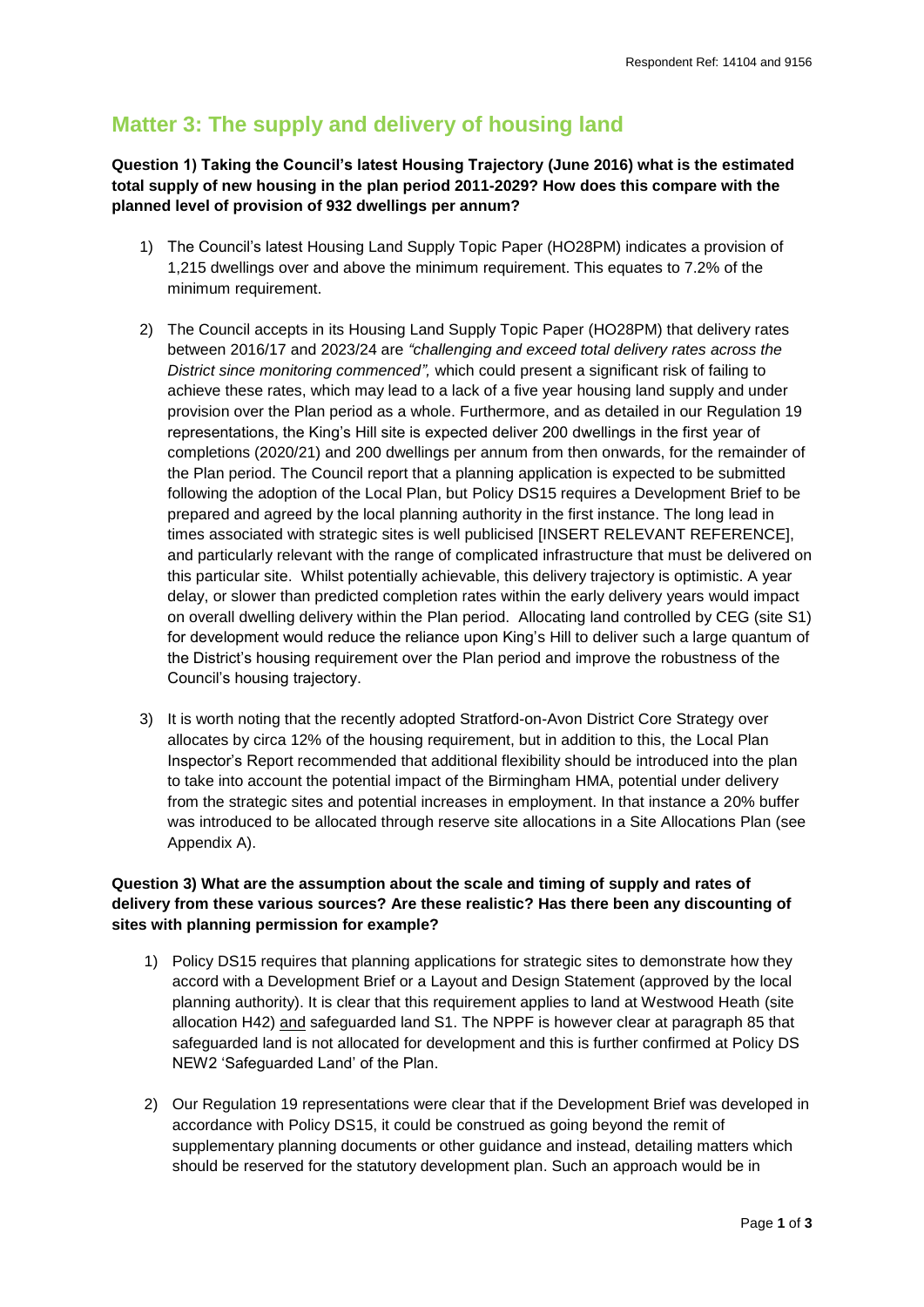conflict with the Town and Country Planning (Local Planning) Regulations 2012, namely Part 3, paragraph 5 and not therefore sound.

3) Without knowing the nature of the allocation CEG might achieve in the future on site S1, it is difficult to see how they would collaboratively engage in the preparation of a Development Brief with the owners of site H42. The landowners of site H42 may also raise concerns or object to proposals for certain infrastructure on S1, particularly with no guarantee when it will come forward, if ever. This could potentially cause delays in the preparation of the Development Brief and therefore the timing of site H42 delivery.

#### **Question 4) How has flexibility been provided in terms of the supply of housing? Are there other potential sources of supply?**

- 1) As detailed on in our response to Question 1, CEG consider that only limited flexibility and contingency has been provided in the supply of housing and that other potential sources of supply should be considered to ensure that the minimum housing requirement is realised over the Plan period.
- 2) As detailed in our Regulation 19 representations and response to Matter 7c, land controlled by CEG and currently identified as safeguarded land (site S1) in the Local Plan should be formally allocated within the Plan. The Council accept that it is an appropriate and sustainable location for growth, and accept that it can be developed without undue impact upon amenity (see paragraph New 1.6 of the Modifications to the Local Plan [LP25PM]). Furthermore, significant housing pressures exist in this specific area, with the 2014-based household projections suggesting that housing pressures from Coventry are considerably higher than identified by the 2012-based household projections.
- 3) Having regard to paragraph 29 of the Council's Distribution of Development Topic Paper (HO25PM), it is clear that the only reason the Council has not formally allocated site S1 for residential development, is due uncertainties surrounding the delivery of significant highways improvements in the area (the A46 link road).
- 4) In our Regulation 19 representations, principally in response to Policy DS NEW 2, it was detailed how a wider allocation of 1,500 dwellings could be accommodated on site H42 and site S1, and that phases beyond the initial 425 dwellings could be 'considered developable', having regard to the definition at footnote 12 of the NPPF. Since these representations in April 2016, CEG has actively engaged with key stakeholders relating to the delivery of A46 link road (which will unlock highway capacity in the area), including WCC, WDC and the University of Warwick (UoW). We consider that the degree of certainty relating to the delivery of the road has materially increased since the publication of the Modification to the Local Plan and a Statement of Common Ground (SoCG) is currently being prepared with WCC and other relevant stakeholders where possible in relation to the delivery of the link road to confirm this. We will submit this to the Inspector at the earliest opportunity, but importantly well in advance of the actual hearing sessions taking place.
- 5) Given the above, it is clear that site S1 is an appropriate source of additional housing supply, which could be delivered within the Plan period, either as part of a wider allocation of 1,500 dwellings (including site H42) or independently, providing up to 900 dwellings over the Plan period, with 425 dwellings prior to the completion of the A46 link road improvements.
- 6) In considering 'other potential sources of supply', it is also important to note that the Sustainability Appraisal (SA) (ref. SA11PM) does not appear to include an assessment of site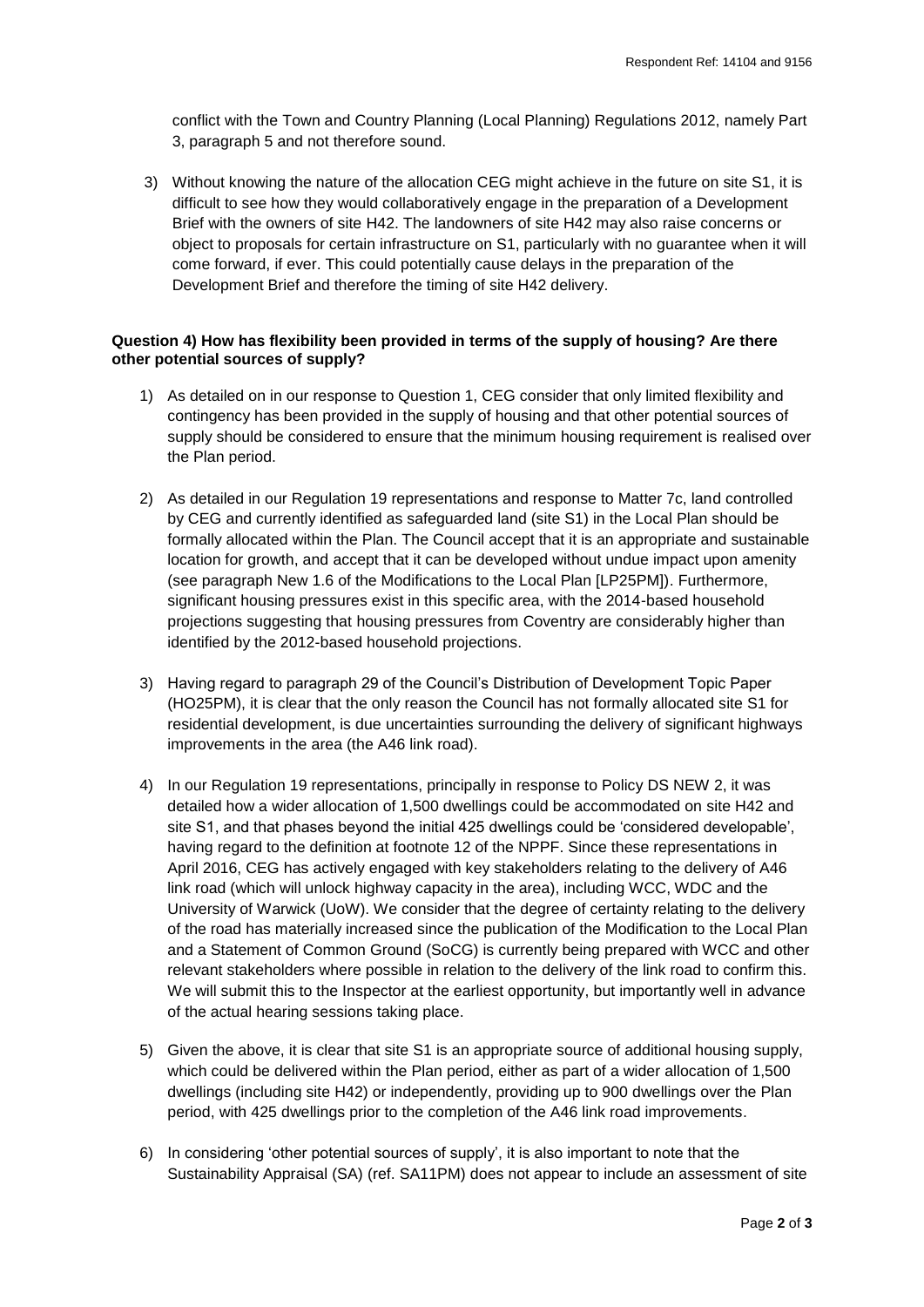S1 as a reasonable alternative, creating significant difficulties in understanding the Council's justification for allocating H42 instead of site S1. We consider that site S1 would score favourably in the SA and this is detailed within the Technical Annex included in our Regulation 19 representations.

7) Given the above, it is clear that the SA (ref. SA11PM) will need to be revised to include a detailed assessment of site S1 and a comparison against H42 as without this, insufficient evidence exists to demonstrate why site S1 was safeguarded, rather than site H42, or indeed whether a single allocation for both sites would score more positively.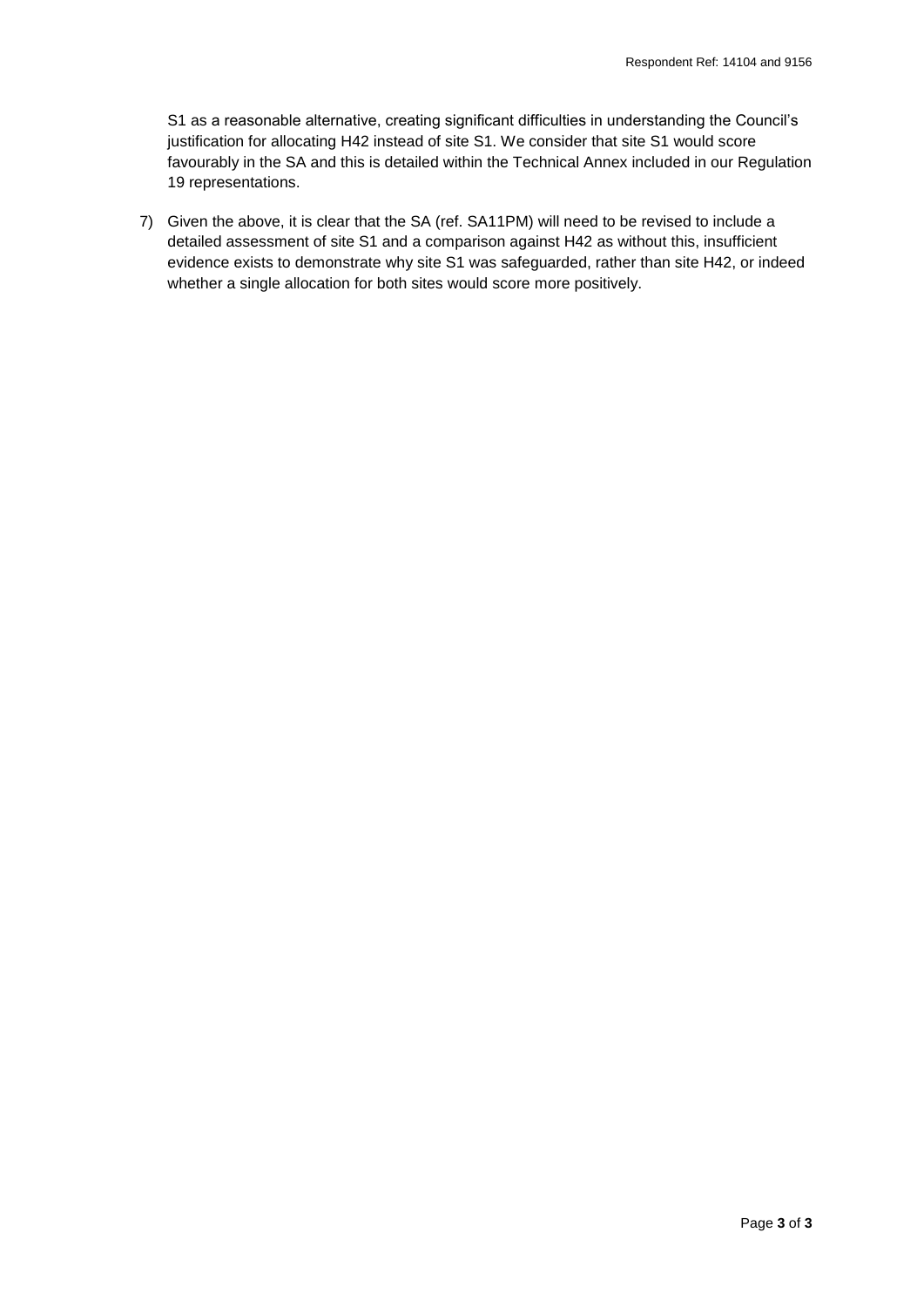**APPENDIX A – EXTRACT FROM STRATFORD-ON-AVON CORE STRATEGY INSPECTOR'S REPORT**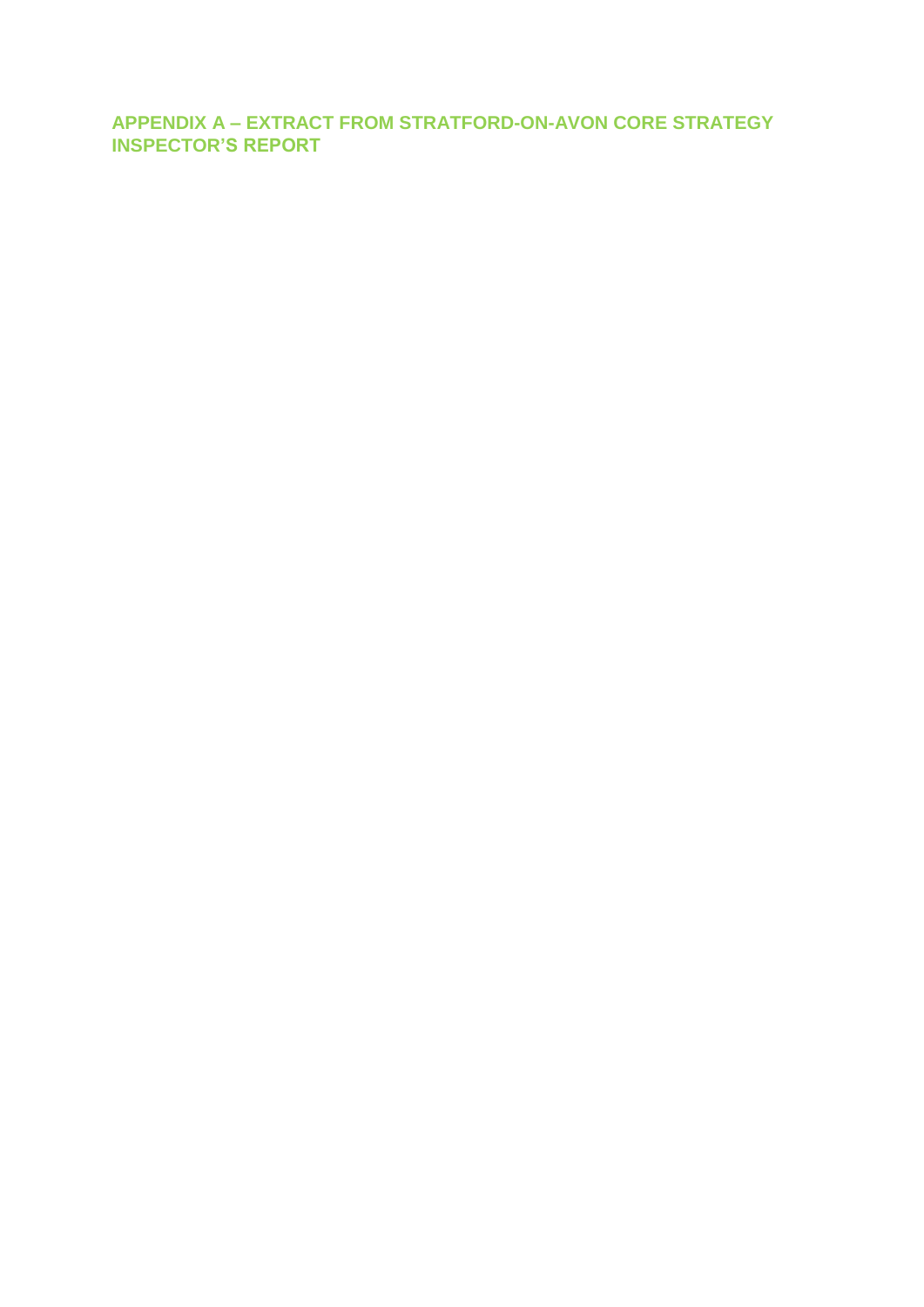### *Dealing with unmet housing needs from outside the District*

- 57. There is a marked difference of opinion between i) the Council and other LPAs; and ii) the development industry, as to how this should be dealt with. In short the Council and its partner authorities argue that anything above the basic demographic need is '*surplus*' to the District's requirements and available to meet the unmet needs of others, i.e. Birmingham and Coventry. The Council argues that across the Country as a whole all that is required is a level of housing that meets the demographic need and hence any additional dwellings to meet economic needs are effectively meeting the unmet needs of others. Hence anything above the basic demographic need [**28**] would contribute towards meeting those unmet needs, which include migrants to the wider HMAs who would otherwise live in the cities and commute into the District. Pursuant to this rationale there is a Memorandum of Understanding [MoU] between the Councils of Stratford, Birmingham, Solihull, Redditch and Bromsgrove that records Stratford will take 165 dpa of Birmingham's need [3,300 homes] on that basis<sup>103</sup>. There is a draft MoU with all the Warwickshire LPAs in which Stratford says it will take just over 100 dpa from Coventry<sup>104</sup>.
- 58. At the other end of the spectrum, representatives of the development industry submit that the OAN meets the needs of the District and that the unmet needs of others should be in addition to that assessment. Discussion at the resumed Hearing sought to explore whether there might be any middle ground, given the acknowledgement by one participant that: "*there is a logic to the Council's proposition, as the purpose of the uplift to align with economic growth is to provide homes for additional workers to move into the District who may well come from elsewhere in the HMA*"105. There was no agreement at the Hearing.
- 59. Echoing the point made by  $PAS^{106}$ , there appears to be a lack of guidance as to how to deal with this issue, which is only beginning to crystallise in the West Midlands as a result of emerging plans reaching a more advanced stage. In particular Birmingham's unmet need is now quantified at 37,900 dwellings<sup>107</sup> following issue of the Inspector's report into the examination of that Plan. The only independent source of advice to which reference has been made is the updated PAS advice. Figure 4.1 thereof '*Assessing needs and setting targets*' comprises a flow diagram in which '*Cross-boundary unmet need*' is identified as a policy and supply factor that needs to be taken into account after the OAN has been quantified. Its stated rationale is: "*Cross-boundary imported need belongs below the line, for two main reasons. One reason for this is that unmet need in neighbouring authorities results from a policy change in neighbouring authorities: if those authorities supply less development land than they did in the past demand in the subject authority will rise above past trends, resulting in cross-boundary unmet need. Another reason is that how much of that need the subject authority should accommodate depends partly on its own constraints, including policy constraints*"108.
- 60. In considering the spectrum, with the Council at one end and the development

 $\overline{a}$ 

<sup>103</sup> Document Ref. CD.12.

<sup>104</sup> Document Ref. ED.13.10a.

<sup>&</sup>lt;sup>105</sup> Source of quote: Matter A Hearing Statement HS-14, December 2015.

<sup>&</sup>lt;sup>106</sup> Paragraph 4.4, PAS, Ibid, HD.77.

<sup>&</sup>lt;sup>107</sup> Paragraph 2.1, Document Ref. CD.12.

<sup>&</sup>lt;sup>108</sup> Source of quote: third bullet-point, paragraph 4.5, PAS, Ibid, HD.77.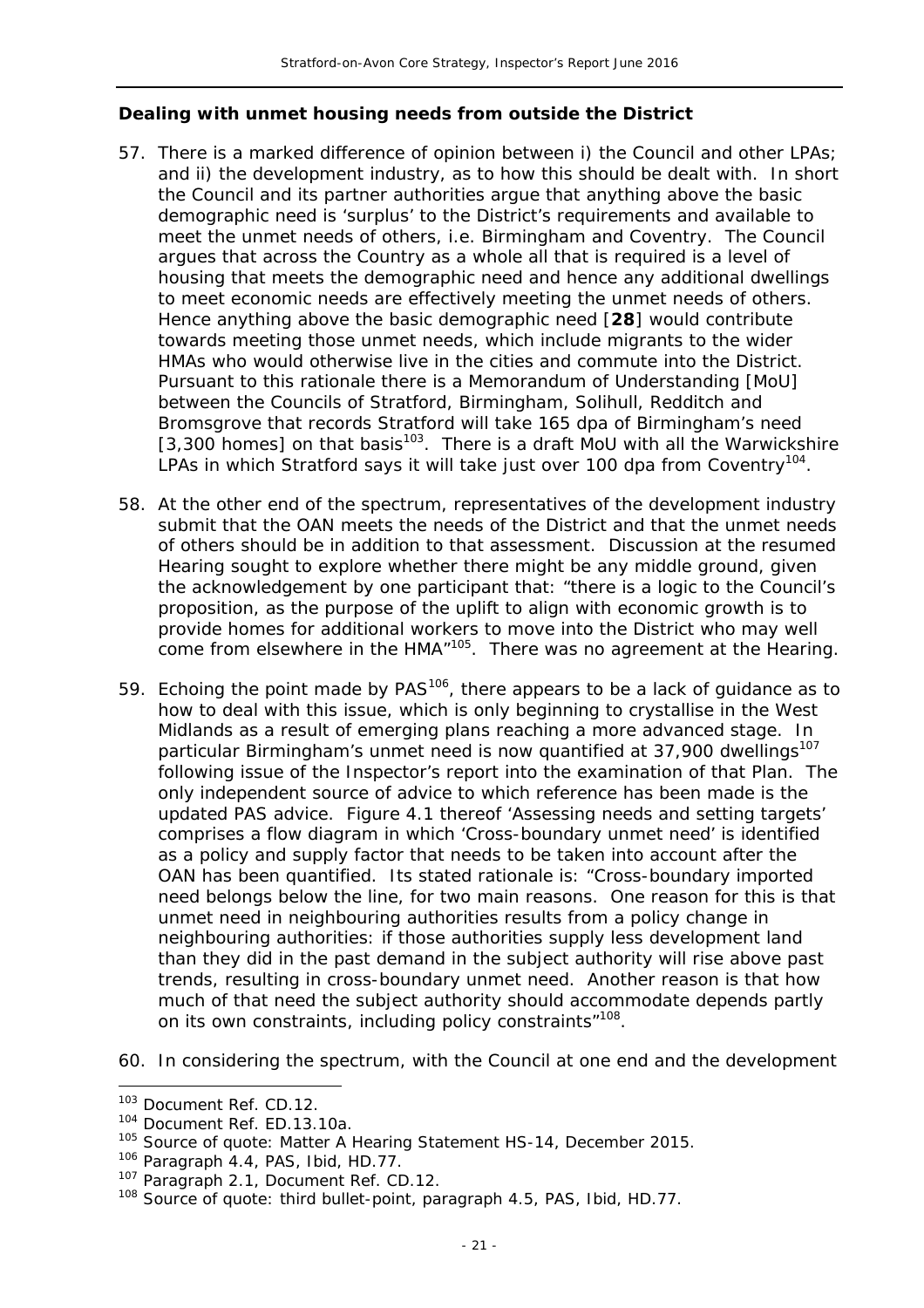industry at the other, the PAS rationale suggests that the starting point must be that any unmet needs should be in addition to the assessment of the OAN. The economic led projection, whilst well above the basic demographic need, is required to meet the level of jobs being created and so meets the needs of the District. Nevertheless it is reasonable to say a: "*very modest*"109 component of the OAN would contribute to the unmet needs of others. If it were otherwise there would be no purpose in an assessment being conducted at the HMA level: the District could simply focus on meeting its own needs. However the demand for housing transcends administrative boundaries for a number of reasons, such as those identified in the Guidance<sup>110</sup>. To give an example, a person who works in Birmingham might choose to live in Stratford because of family, cultural or environmental reasons. The housing need strictly arises in Birmingham but is met in Stratford and the census and travel to work data can estimate the scale of that functional relationship. Since a proportion of the existing housing stock is meeting the needs of others this could be used as a proxy for the proportion of the new stock that would be similarly used.

- 61. The Council says that any soundly based method for allocating unmet need should take account of the strength of the functional relationship between potential recipient LPAs and the '*deficit areas*'; I agree. To take an extreme example there is no point trying to meet the unmet needs of Birmingham in Glasgow because the socio-economic links would be lost. A co-ordinated approach under the DtC needs to agree the precise parameters for any relationship but, as the PAS guidance infers, this needs to take account of policy and practical constraints. For example some Greater Birmingham authorities might not be able to fulfil their share of the unmet need arising from an approach that simply considered the functional relationship, whether because they are substantially built-up, and hence have the same capacity constraint as Birmingham, or for policy reasons, such as Green Belt.
- 62. On the evidence before this examination it would appear that a comprehensive approach has yet to be agreed in the Birmingham HMA. The MoU says: "*As at the date of this statement the necessary technical work required to reach a collective agreement on the way forward is being progressed but is not complete*"111. Accordingly there appears to be some way to go before the relevant proportion of Birmingham's unmet need can be quantified for Stratford. A holistic response is required by the DtC rather than chipping away at the total. The MoU has identified a figure but this is based on an incorrect assumption that everything over and above the demographic need is '*surplus*' and available to meet the needs of others. Given that misconception it would not be appropriate to hold the Council to the figure in the MoU. Moreover it is unclear whether the Council has agreed with other members of the CW HMA<sup>112</sup> how to address the Birmingham HMA shortfall because, as noted elsewhere [**57**], it is not signed by other members of the CW HMA. It is material that Fig 4.1 of the PAS advice is pitched at the HMA level and hence any: "*Cross-boundary unmet need*" feeds in at that level, not to each District, even if only certain Warwickshire Districts are within both HMAs.

j

<sup>&</sup>lt;sup>109</sup> Source of quote: Matter A Hearing Statement HS-14, December 2015.

<sup>110</sup> Paragraph ID 2a-012-20140306.

<sup>&</sup>lt;sup>111</sup> Source of quote: paragraph 2.3, Document Ref. CD.12, dated December 2015.

<sup>&</sup>lt;sup>112</sup> As per Policy CS.xx and its reasoned justification.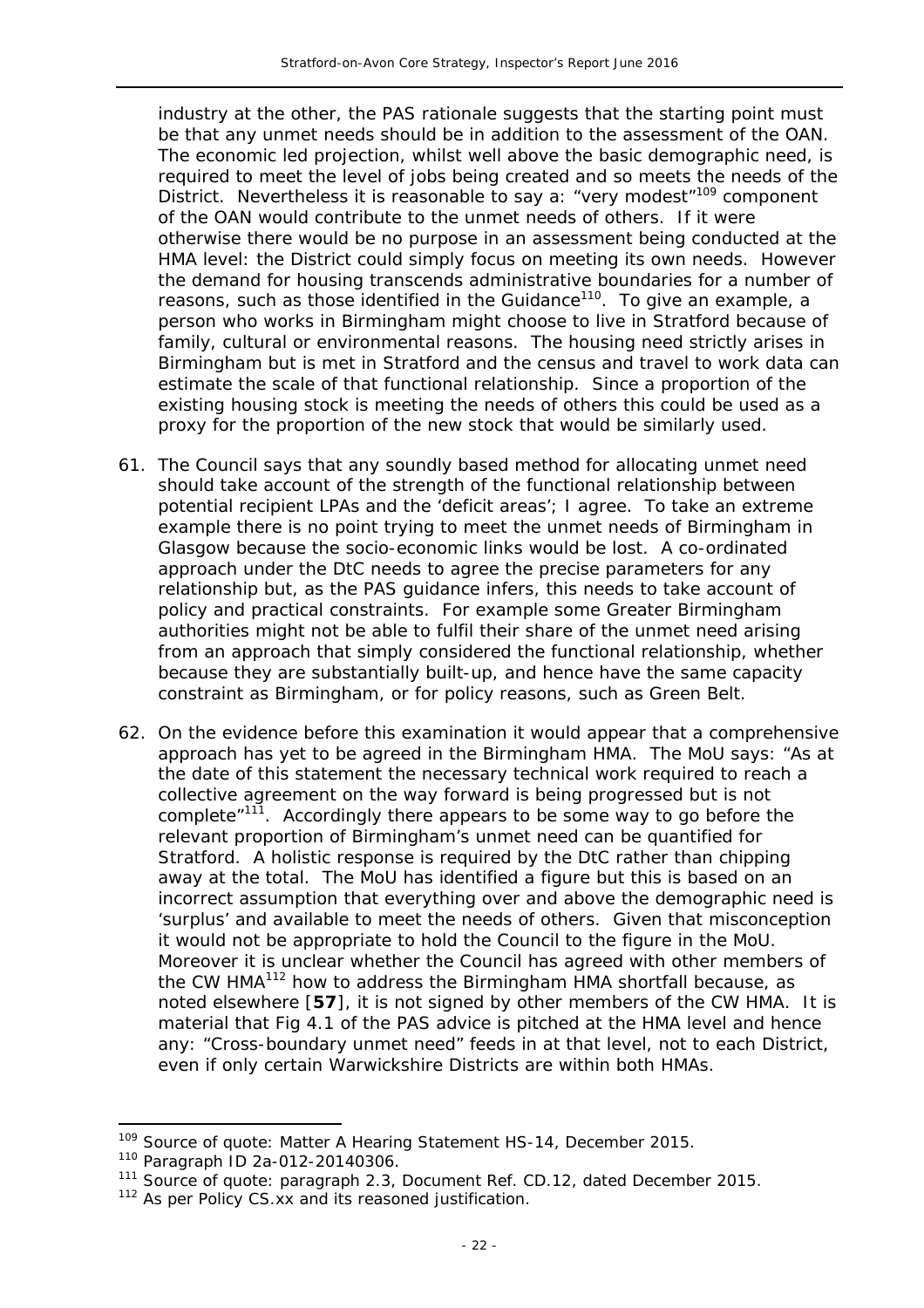- 63. The position in Coventry is the opposite in the sense that the mechanism for distribution within the HMA appears to have a large measure of agreement and the basis for the split, which under the DtC is ultimately a matter for the Councils concerned, appears to be founded on sound principles<sup>113</sup>. However, whilst Table 53 of the SHMA Update<sup>114</sup> identifies that roughly half of the HMA OAN is in Coventry, this figure has yet to be tested at examination. Moreover there might be policy or other constraints that restrict the capacity of the City to accommodate its housing need within its administrative boundary more severely than is currently envisaged. In short, whilst the mechanism is broadly agreed the precise scale of Coventry's unmet need that Stratford might have to accommodate is not known at the present time.
- 64. In light of the above it is not possible for me to identify what PAS, in Figure 4.1, describe as the housing provision target because the quantum of unmet needs arising from elsewhere is not precisely known at present. At the CW HMA level there is a good evidence base but that 'target' will be refined over time as a result of future examinations particularly because, as envisaged in Figure 4.1, a proportion of the unmet needs of Birmingham will have to be added to that total. However, applying the pragmatic approach that the Government seeks, this is not a reason to find the Plan unsound because it contains mechanisms to address the unmet need at the point that it is known. Firstly the Council has planned for a level of housing supply above the housing requirement, which is examined in Issue 5. Second there is a proposed Plan review policy and third is the reserve sites policy, which are examined in turn.
- 65. Policy CS.16D commits the Council to bringing forward a review of the Plan, in accordance with Policy 'CS.xx', if it is clear that the level of unmet need is beyond that which can be addressed by other mechanisms. Whilst focussed at the CW HMA part b. of Policy 'CS.xx' envisages other evidence of housing need arising from outside of the HMA, which is reinforced by the [unnumbered] last paragraph of the reasoned justification<sup>115</sup>. It is therefore a comprehensive approach which, following the PAS advice, is correctly focussed at the HMA level and so I reject the view that it would be ineffective. It is, however, an approach of last resort. The fact is that the CS will have taken some 9 years to get to the point at which it might be adopted. Whilst a review might be quicker, getting a strategic plan adopted is slow and expensive. So whilst I recommend Policy 'CS.xx' and the reasoned justification as a MM [**MM35**] to ensure that the Plan is positively prepared, in line with paragraph 182, it is a policy response of last resort because it is not the optimum mechanism to meet the identified level of unmet need at the point at which it is quantified.
- 66. In the May 2016 consultation responses a number of parties did however flag that the range in the first sentence of the reasoned justification is out-of-date and should be amended to align with the latest agreed position in the  $HMA<sup>116</sup>$ . Because the policy arose from the Hearings in January 2015 it had not been revisited and hence this had been overlooked. I recommend it be updated and whilst the Council has referred to an absolute figure of 4,277 given that the Memorandum is a draft and there is reference in the report to a higher figure

j

<sup>113</sup> See Document Ref. ED.13.10 and ED.13.10a.

<sup>114</sup> Document Ref. ED.14.3.2.

<sup>&</sup>lt;sup>115</sup> The last unnumbered paragraph on page 99 of Document Ref. ED.11.2a.

<sup>&</sup>lt;sup>116</sup> See ED.14.3.2 and ED.13.10a, including paragraph 1 of the draft Memorandum.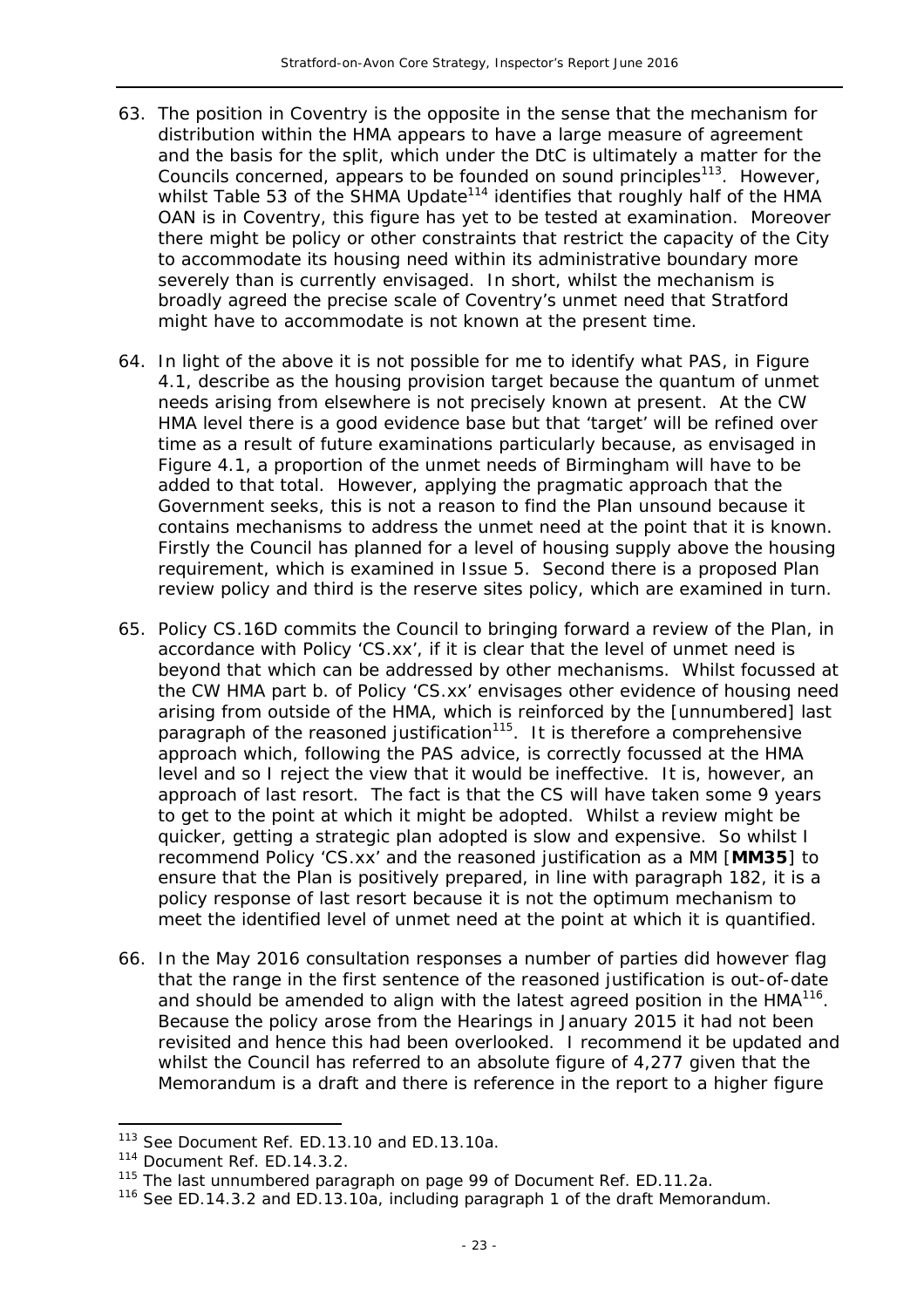this should contain the caveat: "*at least*". This aligns it with the terminology of Policy CS.16 whilst also not excluding the higher figure in the report.

- 67. Policy CS.16D also commits the Council to allocate reserve sites in the SAP to fulfil 4 roles: i) to meet a shortfall in housing supply; ii) to meet the needs of JLR if the 100 ha site comes forward; iii) to meet the needs of the CW HMA; and, iv) to meet the needs of the Birmingham HMA. The Council has confirmed that it seeks to retain its figure of 10 % which, expressed as a proportion of the new housing requirement, would be 1,460 dwellings. The issue is whether 10 % is adequate, on the basis of existing information, to play all these roles?
- 68. The Council has sought to quantify its share of the unmet need from Coventry and Birmingham. It says, based on the current approach, the Council: "*would be expected to take 5.9 % of Coventry's unmet need of 890 dpa, or 53 dpa, and 2.1 % of Birmingham's unmet need of 1,895 dpa, or 40 dpa*"117. Over the 20-year life of the Plan this equals 1,860 dwellings<sup>118</sup>. On the basis of the Council's own calculation it is therefore evident that a 10 % reserve would be inadequate to meet the obligations that might arise from iii) and iv). Crucially this is without building in a reserve to meet: i) any shortfall in housing supply due to unforeseen circumstances; and, ii) the potentially very significant implications of bringing forward the 100 ha JLR allocation. Acknowledging that a very modest component<sup>119</sup> of the OAN might contribute towards the unmet needs of others, there can be no question that it is necessary to increase the scale of the reserve to 20 % to provide a positive and effective mechanism. Ultimately there would be no jeopardy from adopting this approach. If reserve sites are not needed to fulfil these roles they do not need to come forward, but they would be available to provide a flexible response to any identified need.
- 69. In this context the issue is whether it is appropriate for 2,920 dwellings to be identified in this manner. The SAP was always envisaged to be a subsidiary Plan to the CS that would take a lead from it in terms of the spatial strategy. The Options Assessment<sup>120</sup> is evidence that the Council is not short of options to make up this scale of reserve, even without considering non-strategic scale sites. I therefore reject the view that an increase above 10 % should trigger a strategic plan review. For various reasons the role of the SAP has diminished over time, such that its main role would be to identify reserve sites. Without this role there must be doubt as to whether the need for this additional Plan is justified having regard to paragraph 153 of the Framework. The SAP would otherwise have a limited residual role identifying opportunities for small scale business, GI assets, retail development and Built-Up Area Boundaries [BUABs] for villages. The finding that the size of the reserve needs to increase does not mean that this role cannot be effectively undertaken in that Plan. It is properly something that can be delegated to the SAP, which the Local Development Scheme<sup>121</sup> [LDS] identifies is scheduled to be adopted in spring 2017, well within the 3-year period that is set out within the Birmingham Development

 $\overline{a}$ 

<sup>&</sup>lt;sup>117</sup> Source of quote: page 11, Matter A Hearing Statement HS-33, December 2015.

<sup>&</sup>lt;sup>118</sup> The maths are  $53 + 40 = 93 \times 20$  [years] = 1,860.

<sup>&</sup>lt;sup>119</sup> I suggested that it might be 8  $\frac{9}{2}$  but the Council has, quite properly, criticised the derivation of that figure [see Document Refs. HD.74 and HD.75, respectively]. Pending further work in this area it would only be appropriate to attach this estimate very limited weight and so it does not dissuade me from the view that the 10 % reserve is inadequate. <sup>120</sup> Document Ref. ED.13.4.

<sup>121</sup> Document Ref. ED.13.8a.